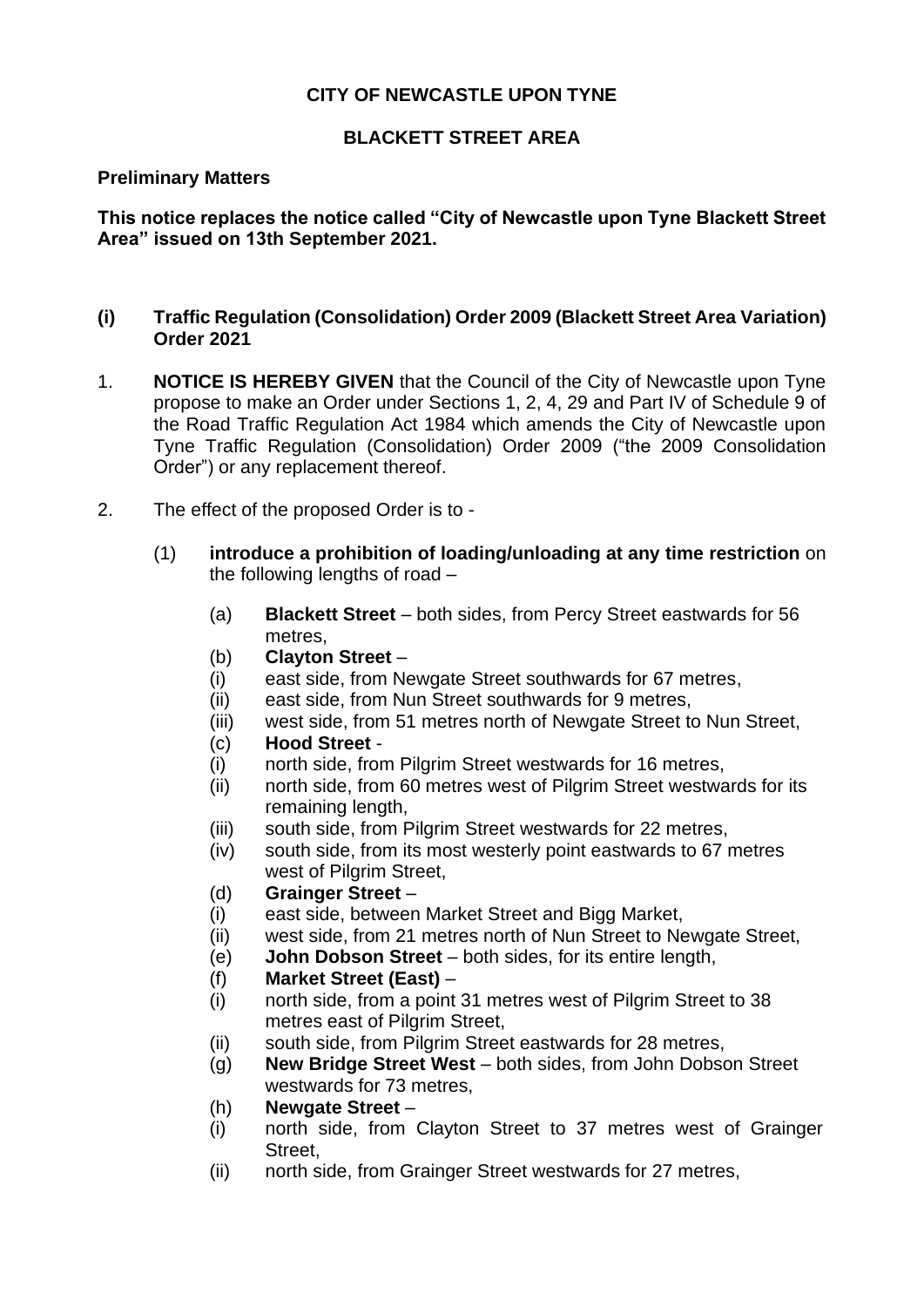- (iii) south side, between Grainger Street and Clayton Street,
- (i) **North Street** –
- (i) both sides, from North Street West southwards for 22 metres,
- (ii) east side, from 50 metres south of North Street West to Saville Row,
- (j) **North Street West**  both sides, for its entire length,
- (k) **Northumberland Road** –
- (i) both sides, from 30 metres west of Northumberland Street Service Road westwards for 12 metres,
- (ii) both sides, from John Dobson Street westwards for 19 metres,
- (iii) both sides, from 48 metres west of College Street westwards for 10 metres,
- (iv) south side, from 41 metres west of John Dobson Street to Northumberland Street Service Road,
- (v) south side, from College Street westwards for 15 metres,
- (vi) north side, from 50 metres west of John Dobson Street westwards for 6 metres,
- (l) **Northumberland Street Service Road** –
- (i) east side, between Northumberland Road and North Street West,
- (ii) west side, from Northumberland Road southwards for 17 metres,
- (iii) west side, from 49 metres south of Northumberland Road to North Street West,

### (m) **Nun Street** –

- (i) both sides, from Grainger Street westwards for 16 metres,
- (ii) north side, from 50 metres west of Grainger Street westwards for 4 metres,
- (iii) north side, from Clayton Street eastwards for 15 metres,
- (iv) south side, from 52 metres west of Grainger Street westwards for 4 metres,
- (v) south side, from Clayton Street eastwards for 10 metres,
- (n) **Pilgrim Street** –
- (i) east side, from Market Street to 14 metres north of Hood Street,
- (ii) west side, from Market Street northwards for 18 metres,
- (iii) west side, from 35 metres north of Market Street to 14 metres north of Hood Street,
- (o) **Shakespeare Street** –
- (i) both sides, from Pilgrim Street westwards for 12 metres,
- (ii) both sides, from Grey Street eastwards for 11 metres,

### (2) **introduce a prohibition of loading/unloading restriction between 8.30am and 10pm every day** on the following lengths of road –

- (a) **Blackett Place**  both sides, for its entire length,
- (b) **Blackett Street**  both sides, from 56 metres east of Percy Street to Northumberland Court,
- (c) **Brunswick Place**  both sides, for its entire length,
- (d) **Eldon Lane**  both sides, for its entire length,
- (e) **Eldon Square**  both sides, for its entire length,
- (f) **Grainger Street**  both sides, from Nelson Street to 25 metres south of Blackett Street,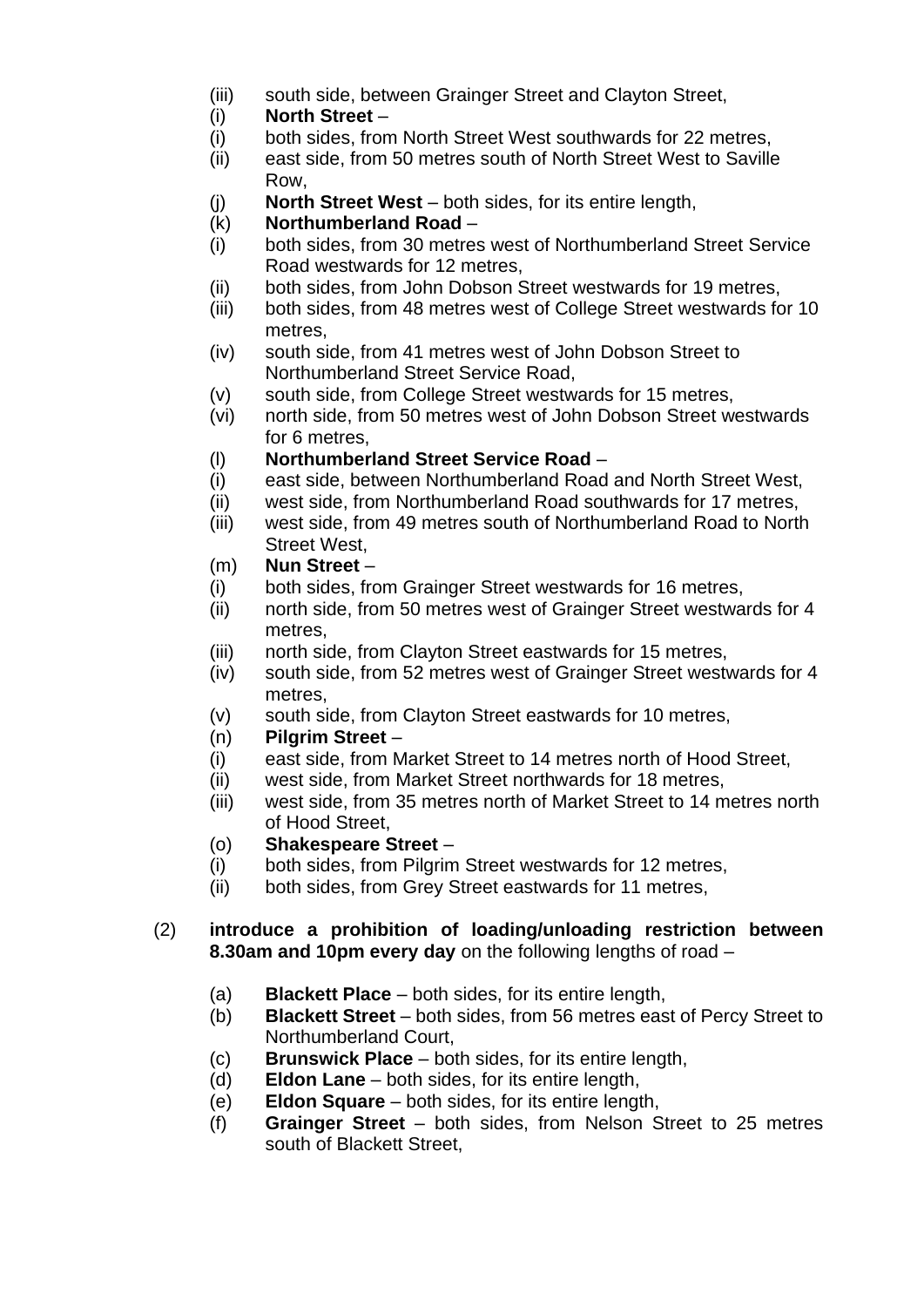- (g) **Grey Street**  from Market Street to 23 metres south of Blackett Street,
- (h) **Grey Street**  between Market Street and Shakespeare Street,
- (i) **New Bridge Street West**  both sides, from Pilgrim Street to 73 metres west of John Dobson Street,
- (j) **Northumberland Court**  both sides, for its entire length,
- (k) **Northumberland Road**  both sides, from Northumberland Street to 42 metres west of Northumberland Street Access Road,
- (l) **Northumberland Street**  both sides, for its entire length,
- (m) **Pilgrim Street**  both sides, from Blackett Street to 14 metres north of Hood Street,
- (n) **Ridley Place**  both sides, from Northumberland Street eastwards for 12.5 metres,
- (o) **Saville Row**  both sides, from Northumberland Street to 20 metres west of North Street,
- (3) amendment to a length of **prohibition of loading/unloading restriction between 9.30am and 5.30pm every day** on the following so that it extends as follows –
	- (a) **Grainger Street**  both sides, from Nelson Street southwards for 49 metres (currently from 49 metres south of Nelson Street to 25 metres south of Blackett Street)
- (4) amendment to a length of **prohibition of loading/unloading restriction between 8am to 9.15am and 4pm to 6pm Monday to Friday** on the following so that it extends as follows –
	- (a) **Clayton Street**  east side, from Westgate Road to 70 metres south of Newgate Street (currently from Westgate Road to Newgate Street),
- (5) **introduce a prohibition of driving of any vehicle restriction on** the following lengths of road**.** Pedal cycles will be exempt from the restriction –
	- (a) **Blackett Street**  between Northumberland Court and Pilgrim Street,
	- (b) **Northumberland Road**  from John Dobson Street to 58 metres west of College Street,
- (6) **introduce a prohibition of driving of any vehicle restriction between 8.30am and 10pm** on the following lengths of road. Police, fire brigade and ambulance vehicles on emergency call are exempt from the restriction. Other vehicles exempt from the restrictions are specified by reference to the exemptions in paragraph (10) of this Notice –
	- (a) **Blackett Place** entire length (see paragraph (10) (g) below);
	- (b) **Blackett Street** between Percy Street and Northumberland Court (see paragraphs (10) (g) and (o) below);
	- (c) **Brunswick Place** entire length (see paragraph (10) (g) below);
	- (d) **Eldon Lane** entire length (see paragraph (10) (g) below);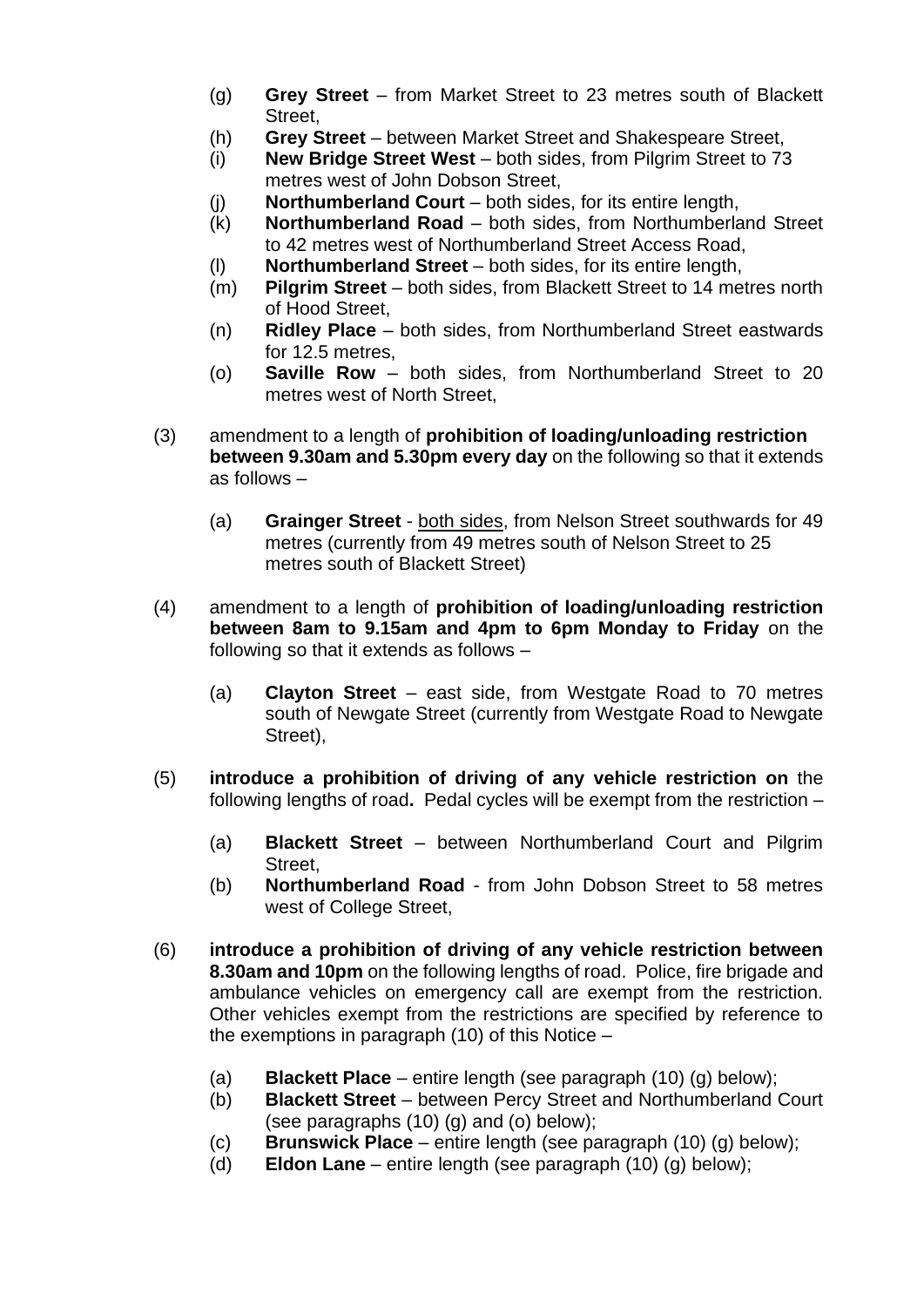- (e) **Eldon Square** entire length (see paragraph (10) (g) below);
- (f) **Grainger Street** from Nelson Street to 25 metres south of Blackett Street;
- (g) **Grey Street** from Market Street to 23 metres south of Blackett Street;
- (h) **Grey Street** between Market Street and Shakespeare Street (see paragraphs (10) (n) and (o) below);
- (i) **New Bridge Street West** from Pilgrim Street to 73 metres west of John Dobson Street (see paragraph (10) (o) below);
- (j) **Northumberland Court** entire length (see paragraph (10) (g) below);
- (k) **Northumberland Road** from Northumberland Street to 42 metres west of Northumberland Street Access Road;
- (l) **Northumberland Street** entire length;
- (m) **Pilgrim Street** from Blackett Street to 14 metres north of Hood Street (see paragraph (10) (o) below);
- (n) **Ridley Place** from Northumberland Street eastwards for 12.5 metres;
- (o) **Saville Row** from Northumberland Street to 20 metres west of North Street;
- (p) **Vine Lane** at its junction with Northumberland Street.
- (7) **introduce a prohibition of driving of any vehicle restriction between 10pm and 8.30am** on the following lengths of road. Police, fire brigade and ambulance vehicles on emergency call are exempt from the restriction. Other vehicles exempt from the restrictions are specified by reference to the exemptions in paragraph  $(10)$  of this Notice –
	- (a) **Blackett Place** entire length (see paragraphs (10) (b), (c), (d), (f),  $(g)$  and  $(l)$  below);
	- (b) **Blackett Street** between Percy Street and Northumberland Court (see paragraphs  $(10)$  (b),  $(c)$ ,  $(d)$ ,  $(f)$ ,  $(g)$ ,  $(l)$  and  $(o)$  below);
	- (c) **Brunswick Place** entire length (see paragraphs (10) (b), (c), (d),  $(f)$ ,  $(g)$  and  $(l)$  below;
	- (d) **Eldon Lane** entire length (see paragraphs (10) (b), (c), (d), (f), (g) and (l) below);
	- (e) **Eldon Square** entire length (see paragraphs (10) (b), (c), (d), (f), (g) and (l) below);
	- (f) **Grainger Street** from Nelson Street to 25 metres south of Blackett Street (see paragraphs (10) (b), (c), (d), (f) and (l) below);
	- (g) **Grey Street** from Market Street to 23 metres south of Blackett Street see (paragraphs (10) (b), (c), (d), (f) and (l) below);
	- (h) **Grey Street** between Market Street and Shakespeare Street (see paragraphs  $(10)$  (b),  $(c)$ ,  $(d)$ ,  $(f)$ ,  $(l)$ ,  $(n)$  and  $(o)$  below);
	- (i) **New Bridge Street West** from Pilgrim Street to 73 metres west of John Dobson Street (see paragraphs (10) (b), (c), (d), (f), (l) and (o) below);
	- (j) **Northumberland Court**  entire length (see paragraphs (10) (b), (c),  $(d)$ ,  $(f)$ ,  $(g)$  and  $(l)$  below);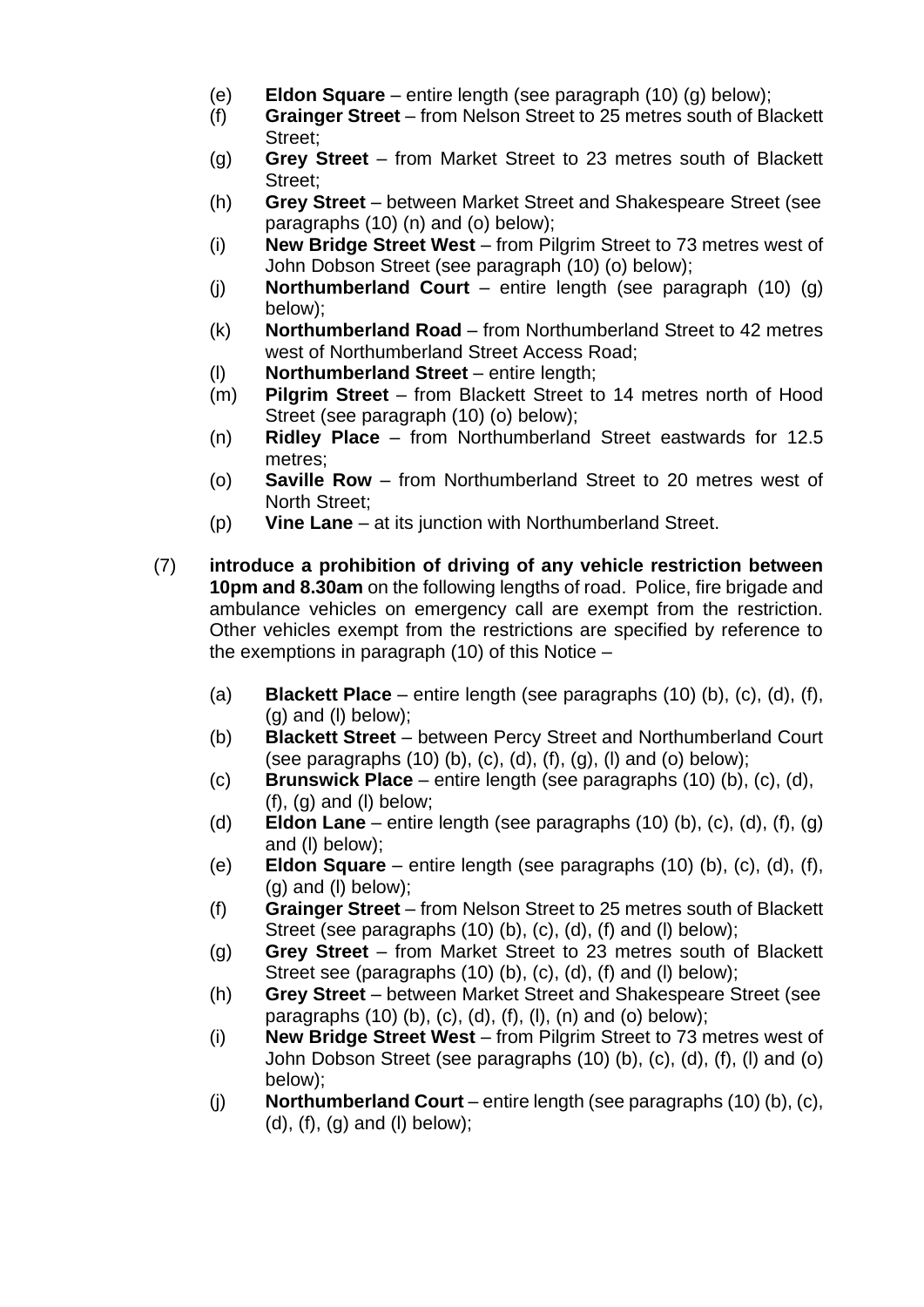- (k) **Northumberland Road** from Northumberland Street to 42 metres west of Northumberland Street Access Road (see paragraphs (10) (b), (c), (d), (f) and (l) below);
- (l) **Northumberland Street**  entire length (see paragraphs (10) (b),  $(c)$ ,  $(d)$ ,  $(f)$  and  $(l)$  below);
- (m) **Pilgrim Street**  from Blackett Street to 14 metres north of Hood Street (see paragraphs (10) (b), (c), (d), (f), (l) and (o) below;
- (n) **Ridley Place** from Northumberland Street eastwards for 12.5 metres (see paragraphs (10) (b), (c), (d), (f) and (l) below);
- (o) **Saville Row** from Northumberland Street to 20 metres west of North Street (see paragraphs (10) (b), (c), (d), (f), (g) and (l) below);
- (p) **Vine Lane**  at its junction with Northumberland Street (see paragraphs  $(10)$  (b),  $(c)$ ,  $(d)$ ,  $(f)$ ,  $(g)$  and  $(l)$  below).
- (8) **introduce a one way restriction** on the following lengths of road
	- (a) **New Bridge Street West**  one way westwards from 73 metres west of John Dobson Street to Pilgrim Street;
	- (b) **Pilgrim Street** one way southwards from Blackett Street to 14 metres north of Hood Street,
- (9) **reverse** the existing **one way restrictions** on the following lengths of road
	- (a) **Grainger Street** – one way southwards from 25 metres south of Blackett Street to Nelson Street (currently one way northwards);
	- (b) **Grey Street** one way northwards from Market Street to 23 metres south of Blackett Street (currently one way southwards).
- (10) **Exemptions** (where specified by reference to this paragraph) to the restrictions in paragraphs (6) and (7) above)  $-$ **(b)** any vehicle which is being used (and which cannot conveniently be used for such purpose in any road other than the roads specified) in connection with any building operation or demolition in or adjacent to the road or lengths of road; the removal of any obstruction to traffic; the maintenance, improvement or reconstruction of the road or lengths of road or sides of road; or the laying, erection, alteration or maintenance in, or in land adjacent to the road or lengths of road or sides of road of any sewer, or of any main, pipe or apparatus for the supply of gas, water or electricity or of any electronic communications apparatus;

**(c)** a mechanical road cleansing vehicle;

**(d)** any vehicle being used for the purpose of maintenance or repair of road lighting;

 **(f)** a vehicle being used for the purpose of delivering or collecting postal packets in the service of a universal service provider;

**(g)** any vehicle displaying a valid permit issued by the Council;

**(l)** goods vehicles which are loading/unloading at premises situated on or adjacent to the roads;

- **(n)** local buses;
- **(o)** pedal cycles;
- (11) **revoke** the following existing restrictions –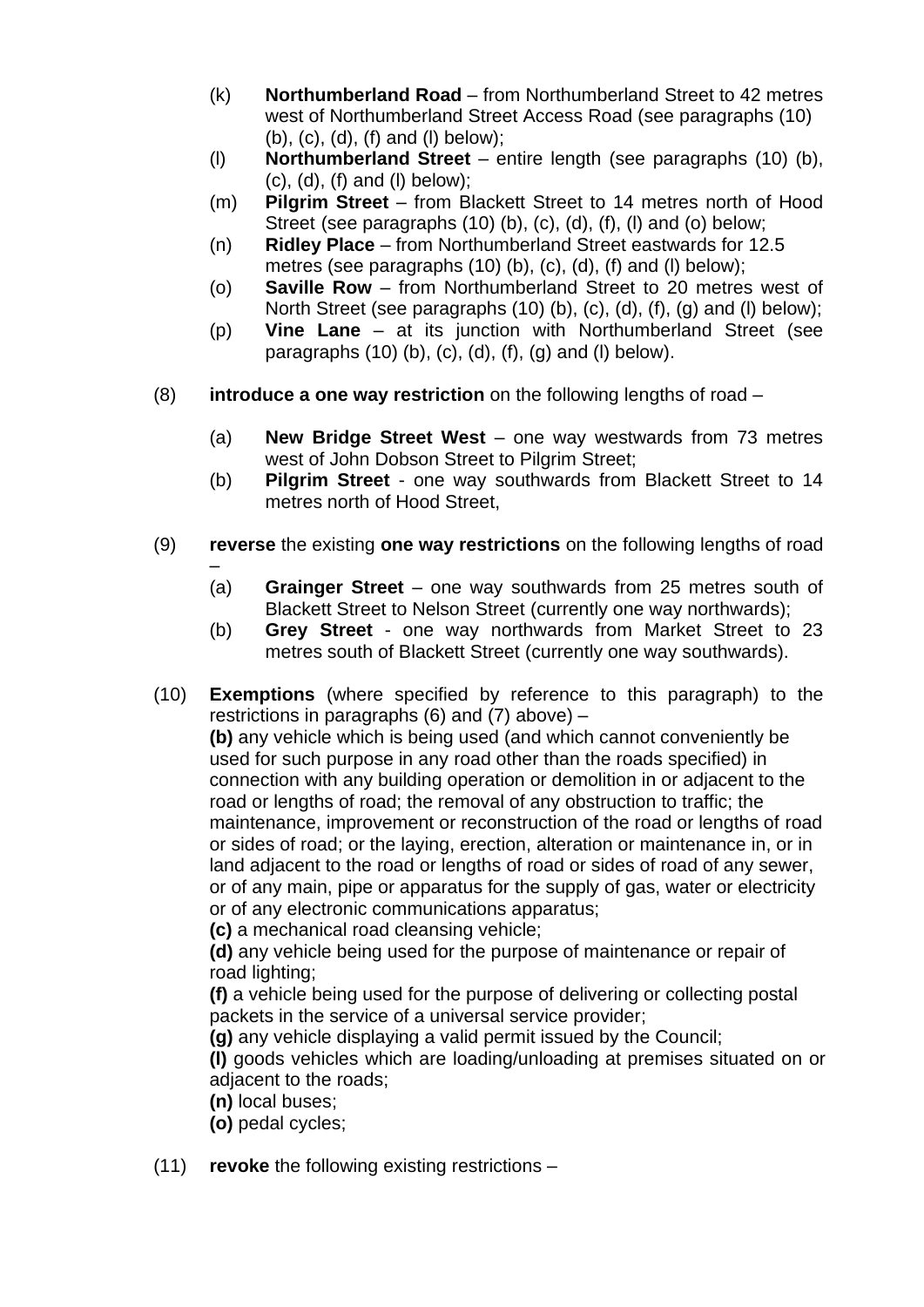- (a) **prohibition of loading/unloading at any time** restriction on **Hood Street** and **Northumberland Road;**
- (b) **prohibition of loading/unloading between 10am and 5.30pm** on **Northumberland Street;**
- (c) **prohibition of loading/unloading between 9.30am and 5.30pm** on **Grainger Street** and **Grey Street**;
- (d) **prohibition of loading/unloading between 11am and 4.30pm** on **Eldon Square**;
- (e) **prohibition of loading/unloading between 8am to 9.15am and 4pm to 6pm Monday to Friday** on **Clayton Street**;
- (f) **prohibition of driving of any vehicle** at any time on **Northumberland Street**;
- (g) **prohibition of driving of any vehicle between 9.30am and 5.30pm** at points on **Brunswick Place** and **Northumberland Street**;
- (h) **prohibition of driving of any vehicle between 5.30pm and 9.30am** at points on **Brunswick Place** and **Northumberland Street**;
- (i) **prohibition of entry of any vehicle between 10.30am and 4.30pm** from **Blackett Street into Eldon Square**;
- (j) **prohibition of entry of any vehicle between 4.30pm and 10.30am** from **Blackett Street into Eldon Square**;
- (k) **prohibition of entry of motor vehicles** at any time from **John Dobson Street into Northumberland Road (east of John Dobson Street)**, from **New Bridge Street (West) into Blackett Street** and from **Pilgrim Street into Blackett Street**;
- (l) **prohibition of entry of motor vehicles between 9.30am and 5.30pm** from **Market Street into Grey Street** and from **Vine Lane into Northumberland Street;**
- (m) **prohibition of entry of motor vehicles between 5.30pm and 9.30am** from **Market Street into Grey Street** and from **Vine Lane into Northumberland Street;**
- (n) **prohibition of driving of motor vehicles at junction Grey Street** (south of Shakespeare Street)/Grey Street (north of Shakespeare Street), **Market Street**/Grey Street (south of Market Street) and **Shakespeare Street**/Market Street (north of Shakespeare Street);
- (o) **prescribed left hand turn** from **Hood Street into Pilgrim Street**.
- (p) **one way restriction** on **Grainger Street between Market Street and Nelson Street.**

# **(ii) (On Street Parking Places) Order 2009 (Blackett Street Area Variation) Order 2021**

- 1. **NOTICE IS HEREBY GIVEN** that the Council of the City of Newcastle upon Tyne propose to make an Order under Sections 32, 35, 45, 46, 49, 53, 63 and Part IV of Schedule 9 of the Road Traffic Regulation Act 1984 which amends the City of Newcastle upon Tyne (On Street Parking Places) Order 2009 ("the 2009 On Street Order") or any replacement thereof.
- 2. The effect of the proposed Order is to
	- (1) **designate** the following lengths of road as **Parking Places for Disabled Badge Holders** which will operate all days and all times –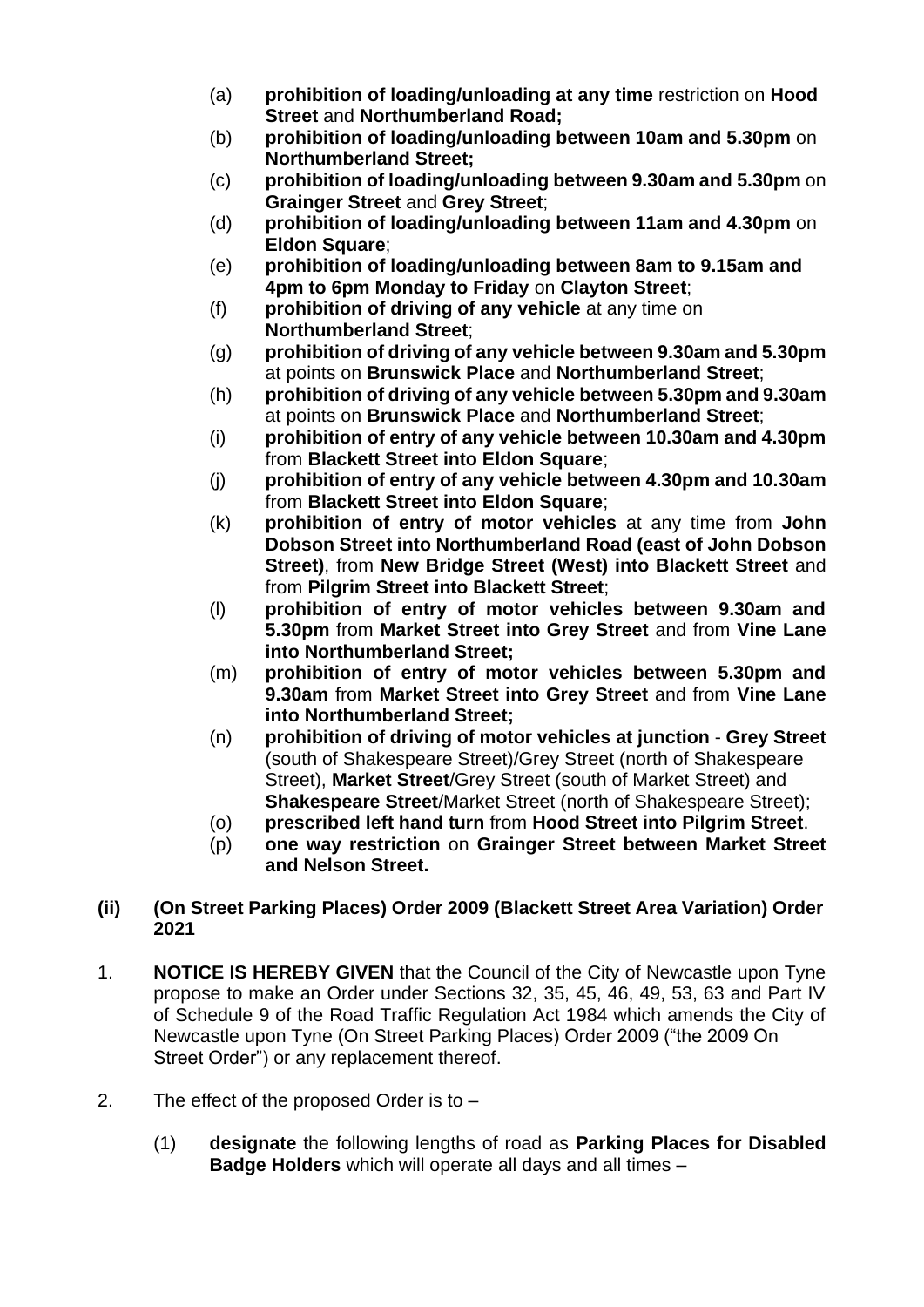- (a) **Clayton Street**  west side, from 81 metres south of Newgate Street southwards for 14 metres;
- (b) **Hood Street**  north side, from 16 metres west of Pilgrim Street westwards for 44 metres;
- (c) **North Street**  east side, from 22 metres south of North Street West southwards for 28 metres;
- (d) **North Street**  west side, from 22 metres south of North Street West southwards for 23 metres;
- (e) **Northumberland Road**  north side, from 26 metres west of College Street westwards for 22 metres;
- (f) **Northumberland Road**  south side, from 15 metres west of College Street westwards for 33 metres;
- (g) **Nun Street**  north side, from 29 metres west of Grainger Street westwards for 21 metres;
- (h) **Nun Street**  south side, from 16 metres west of Grainger Street westwards for 22 metres;
- (i) **Nun Street**  south side, from 56 metres west of Grainger Street westwards for 45 metres;
- (j) **Shakespeare Street**  north side, from 11 metres west of Pilgrim Street westwards for 59 metres;
- (2) **designate** the following lengths of road as **Parking Places for Taxis** which will operate **all days all times** –
	- (a) **Northumberland Road** south side, from 19 metres west of John Dobson Street westwards for 22 metres;
	- (b) **Northumberland Road**  south side, from 56 metres west of John Dobson Street westwards for 26 metres;
	- (c) **Shakespeare Street**  south side, from 31 metres west of Pilgrim Street to 11 metres east of Grey Street;
- (3) **designate** the following lengths of road as **Parking Places for Taxis** which will operate **between 6.30pm and 6am all days** –
	- (a) **Clayton Street**  east side, from 16 metres north of Fenkle Street northwards for 31 metres;
	- (b) **Clayton Street**  east side, from 92 metres north of Fenkle Street northwards for 18 metres;
	- (c) **Clayton Street**  west side, from 23 metres south of Newgate Street southwards for 42 metres;
	- (d) **Northumberland Road** north side, from 19 metres west of John Dobson Street westwards for 31 metres;
	- (e) **Northumberland Road**  north side, from 56 metres west of John Dobson Street westwards for 26 metres;
	- (f) **Northumberland Street Service Road**  west side, from 17 metres south of Northumberland Road southwards for 32 metres;
	- (g) **Shakespeare Street**  south side, from 12 metres west of Pilgrim Street westwards for 19 metres;
- (4) **designate** the following lengths of road as **Parking Places for Loading by Any Vehicle** which will operate **all days and all times** with a **maximum stay** of **1 hour** and **return prohibited within 2 hours** –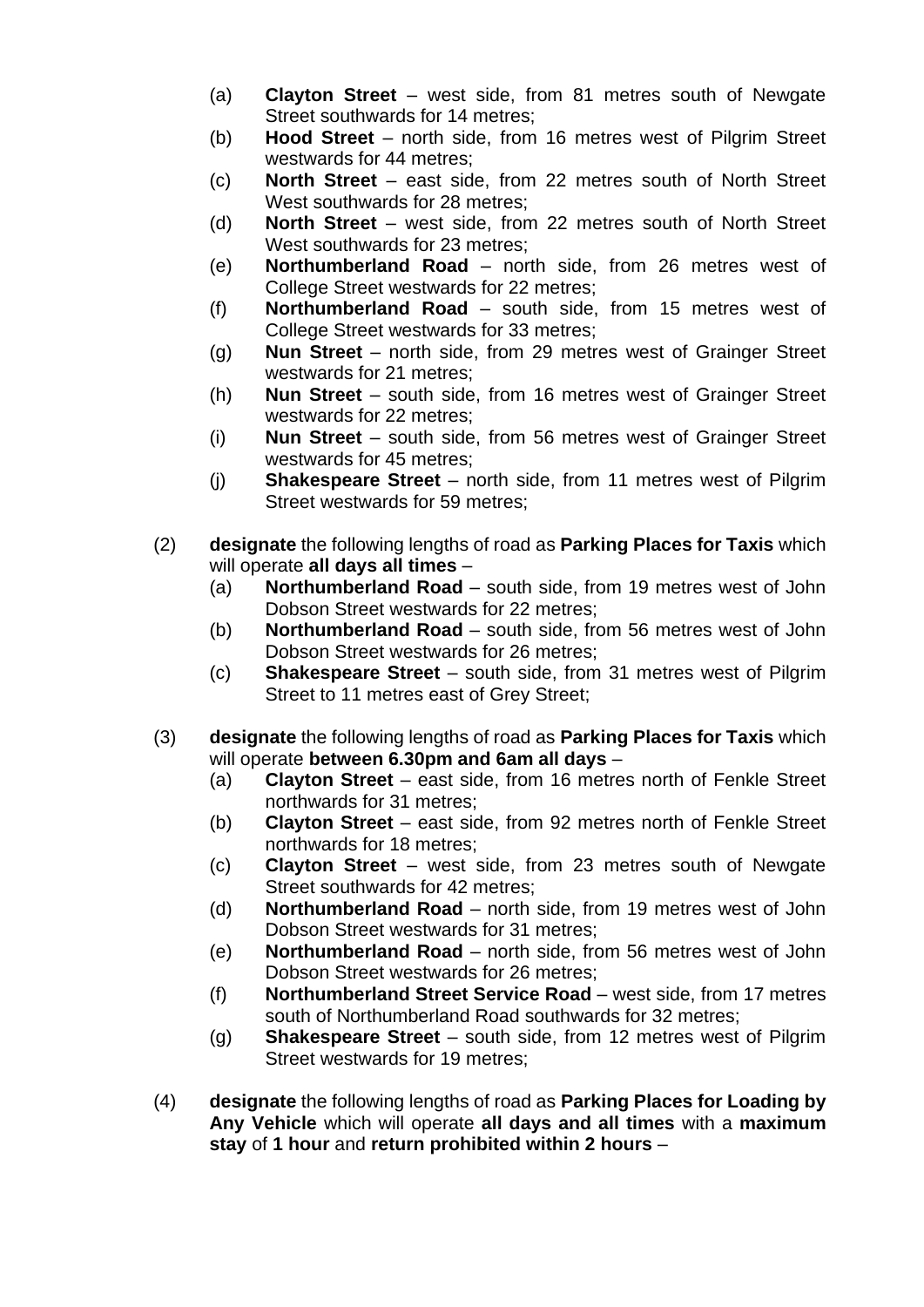- (a) **Clayton Street**  east side, from 9 metres south of Nun Street southwards for 35 metres;
- (b) **Clayton Street**  west side, from 95 metres south of Newgate Street southwards for 21 metres;
- (c) **Clayton Street**  west side, from 25 metres north of Fenkle Street northwards for 26 metres;
- (d) Grainger Street west side, from a point 56 metres north of Nun Street northwards for 20 metres;
- (e) **Hood Street**  south side, from 33 metres west of Pilgrim Street westwards for 34 metres;
- (f) **Market Street**  north side, from 17 metres west of Grey Street westwards for 12 metres;
- (g) Newgate Street north side, from 27 metres west of Grainger Street westwards for 10 metres;
- (h) **North Street** west side, from 45 metres south of North Street West southwards for 16 metres;
- (i) **Nun Street**  north side, from 16 metres west of Grainger Street westwards for 13 metres;
- (j) **Nun Street**  north side, from 54 metres west of Grainger Street westwards for 41 metres;
- (k) **Nun Street**  south side, from 38 metres west of Grainger Street westwards for 14 metres;
- (l) **Pilgrim Street**  west side, from 18 metres north of Market Street northwards for 16 metres;
- (m) **Shakespeare Street**  north side, from 71 metres west of Pilgrim Street westwards for 13 metres;
- (5) **designate** the following lengths of road as **Parking Places for Loading by Any Vehicle** which will operate **between the hours of 6am and 6.30pm all days** with a **maximum stay** of **1 hour** and **return prohibited within 2 hours** –
	- (a) **Clayton Street**  west side, from 23 metres south of Newgate Street southwards for 42 metres;
	- (b) **Northumberland Road**  north side, from 19 metres west of John Dobson Street westwards for 31 metres;
	- (c) **Northumberland Road**  north side, from 56 metres west of John Dobson Street westwards for 26 metres;
	- (d) **Northumberland Street Service Road**  west side, from 17 metres south of Northumberland Road southwards for 32 metres;
	- (e) **Shakespeare Street**  south side, from 12 metres west of Pilgrim Street westwards for 19 metres;
- (6) **revoke** the following
	- (a) **Parking Places for Disabled Badge Holders** on **Hood Street, John Dobson Street, North Street, Northumberland Road, Nun Street** and **Shakespeare Street**;
	- (b) **Parking Places for Taxis** on **Clayton Street (1 no.)**, **Hood Street, John Dobson Street, Market Street (2 no.)**, **New Bridge Street West, Northumberland Road, Northumberland Street Service Road** and **Nun Street;**